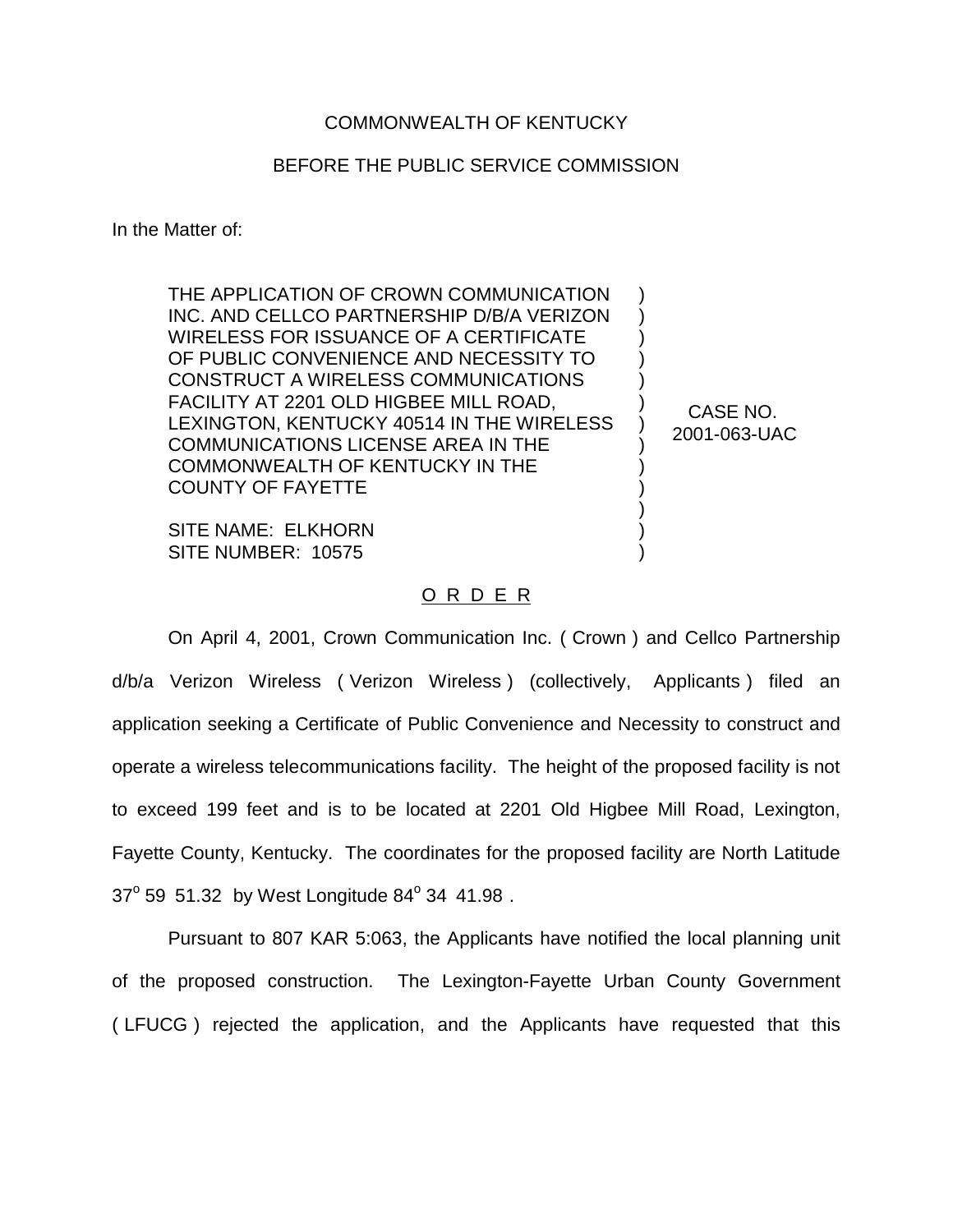Commission override the Planning Commission's determination. The Planning Commission requested and was subsequently granted intervention in this proceeding.

The Applicants have filed evidence of the appropriate notices provided pursuant to 807 KAR 5:063. The notices solicited any comments and informed the recipients of their right to request intervention. Numerous individuals requested and were granted full intervention in this matter. The Intervenors present at the public hearing were Ernest Cook, Mark and Laura Dail, James K. Piper, Sr., and Adam Schmitz.

By Order dated September 17, 2001, the Commission scheduled a public hearing. In addition, the Commission ordered that evidence regarding potential alternative sites for the proposed construction and any requests for information must be filed with the Commission no later than 15 days from the date of the Order. The Commission further ordered that no evidence regarding alternative sites could be submitted at the hearing except in regard to those specific sites for which information has been filed. A total of nine alternative sites were submitted by the LFUCG and the Intervenors to be considered at the hearing scheduled to begin on November 6, 2001. Of the nine alternative sites, six were existing structures to be reviewed for possible collocation and the other three were sites on different properties for proposed construction. The Applicants filed a response to the list of alternative sites on October 17, 2001. All parties agreed that there were only two issues to be addressed at the hearing: (1) whether there is an acceptable alternative site upon which to construct an antenna tower or to collocate the antennas, and (2) whether the public convenience and necessity require the construction of the proposed tower.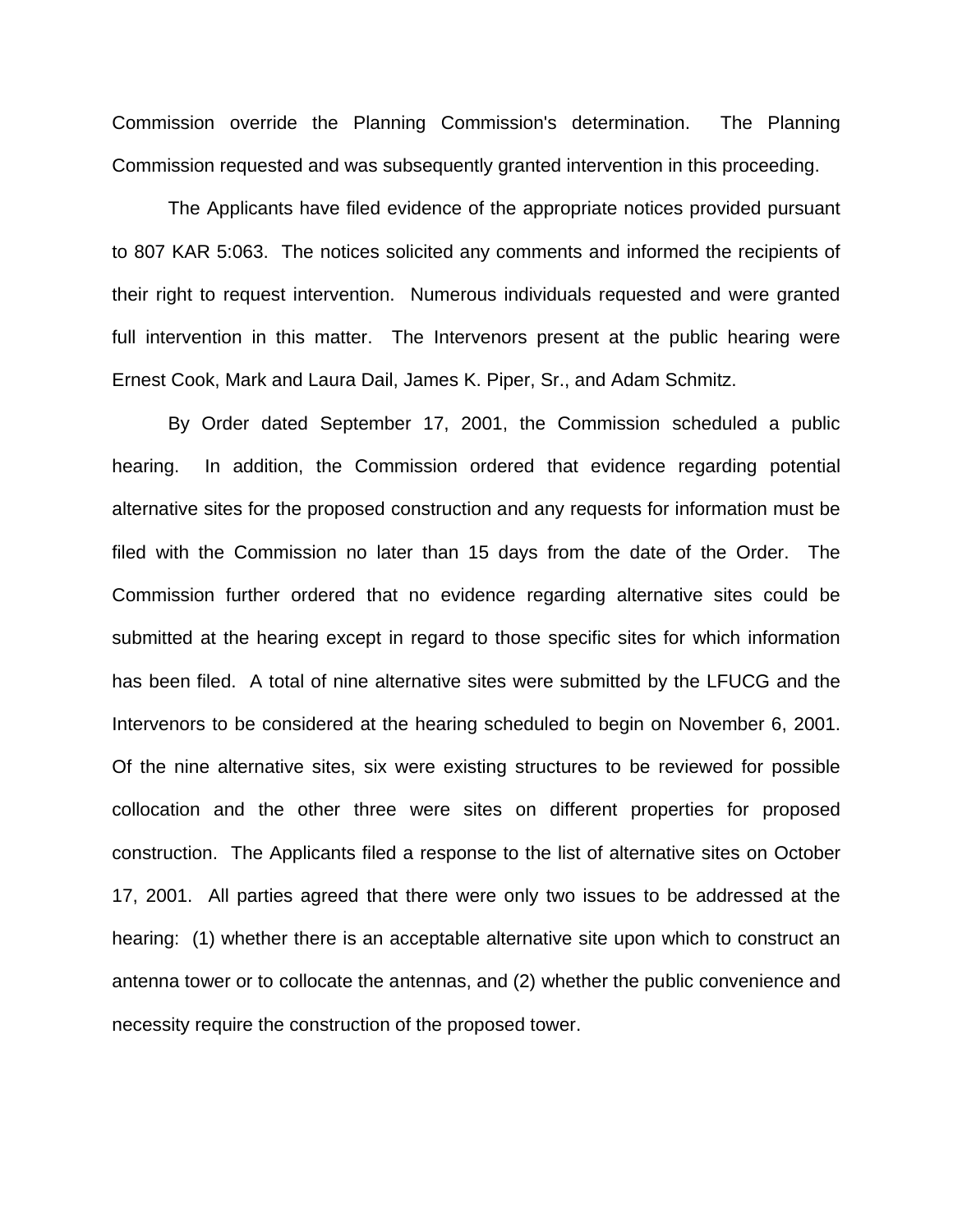During the hearing, the Applicants provided evidence supporting the necessity of the proposed construction. Crown identified three service providers whose needs would be met by collocation on the proposed monopole construction. Crown further stated that the proposed tower could accommodate a minimum of four service providers and possibly more depending on the type of loading used by the service provider.<sup>1</sup> It was noted that at least one of the service providers planning to collocate on the proposed construction had been searching the area for as long as 3 years to find a prospective location.<sup>2</sup> Crown also advised that the proposed location was particularly suited to address the immediate needs of three service providers since the site lies within the intersection of the search areas of all three carriers.<sup>3</sup> Tritel Communications (Tritel) cited numerous customer complaints and testified regarding its needs in the area.<sup>4</sup> Tritel also advised that the proposed construction would correct its deficiencies, citing the results of drive tests and various field techniques that were utilized to verify the complaints received and the lack of coverage.5 Cingular Wireless ( Cingular ) identified its service objectives and indicated that they had received complaints of interference and dropped calls in the area of the proposed construction. $6$  Cingular also conducted drive tests to verify the complaints that were received, and advised that a tower at the

- $3$  T.E. at 73-74.
- $4$  T.E. at 149.
- $<sup>5</sup>$  T.E. at 149.</sup>
- $6$  T.E. at 212-213.

<sup>&</sup>lt;sup>1</sup> Transcript of Evidence (T.E.) at 43.

 $2$  T.E. at 136 and 265.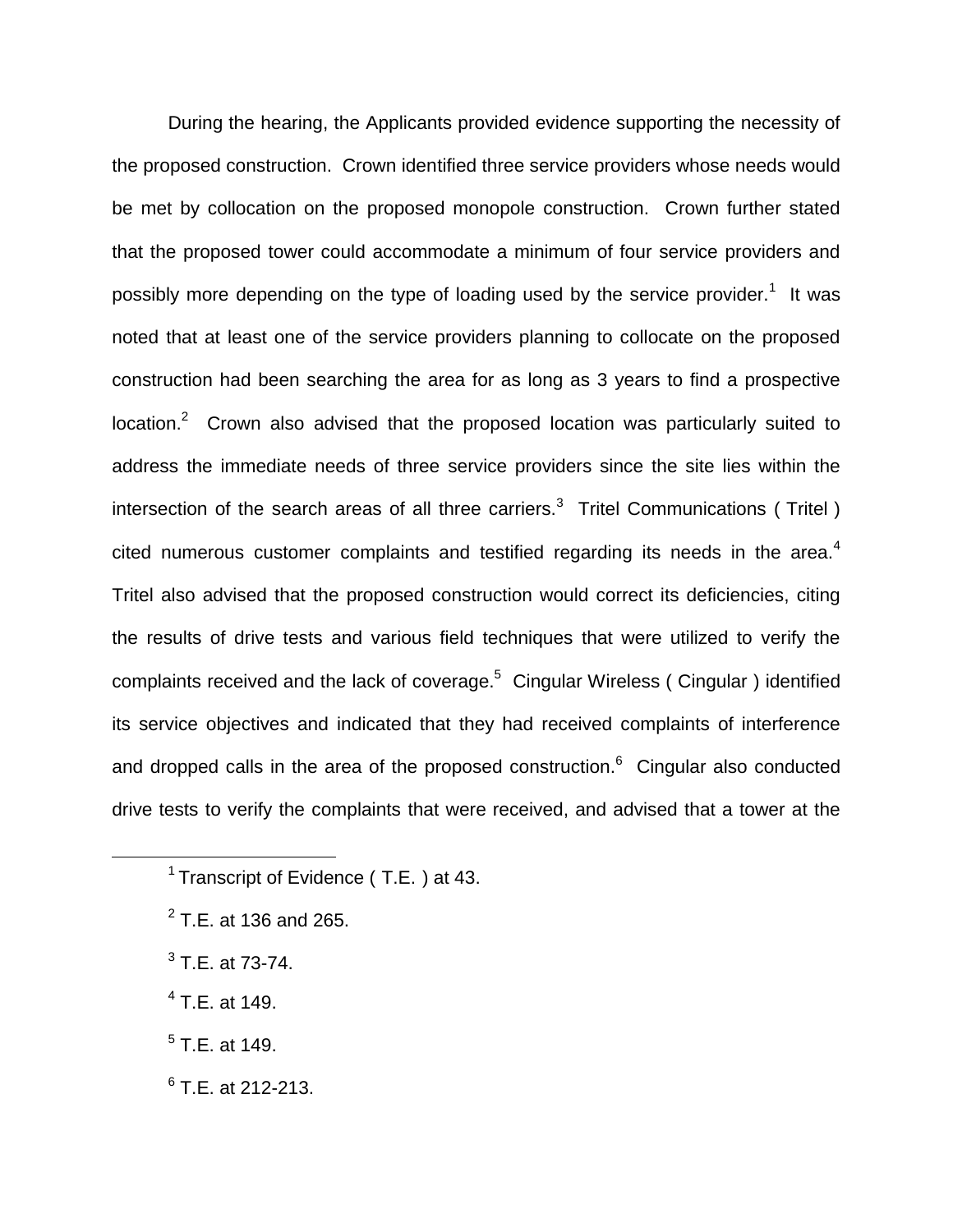proposed location would meet its coverage and service objectives in the area.<sup>7</sup> Verizon Wireless identified capacity and coverage problems that have resulted in customer complaints in the area with part of their objective being to provide adequate coverage along Harrodsburg Road and the surrounding area. $8$  Verizon Wireless further stated that it believed the proposed facility would meet its service objectives for the area. Crown identified existing vegetation that could provide a natural screen for the base of the facility, but further stated that the Applicants would be willing to provide the necessary buffering as required by the LFUCG. $9$ 

The Applicants also supplied information regarding 9 potential alternative sites identified by the intervenors. Regarding the availability of the properties, the Applicants stated that the owners of sites 2, 4, 7, 8, and 9 expressed no interest in placing a tower in the location suggested by the intervenors.<sup>10</sup> Although site 7 is located on the same property as the proposed site, the owners are unwilling to move the tower from its proposed location on their property. The Applicants provided notification from the church that owns the property stating their unanimous disapproval of moving the tower from its currently proposed location.<sup>11</sup>

 $<sup>7</sup>$  T.E. at 212-214.</sup>

 $8$  T.E. at 264-265.

 $^{9}$  T.E. at 87.

 $10$  T.E. at 62-67.

<sup>&</sup>lt;sup>11</sup> Applicant s Exhibit Barman-5; T.E. at 64.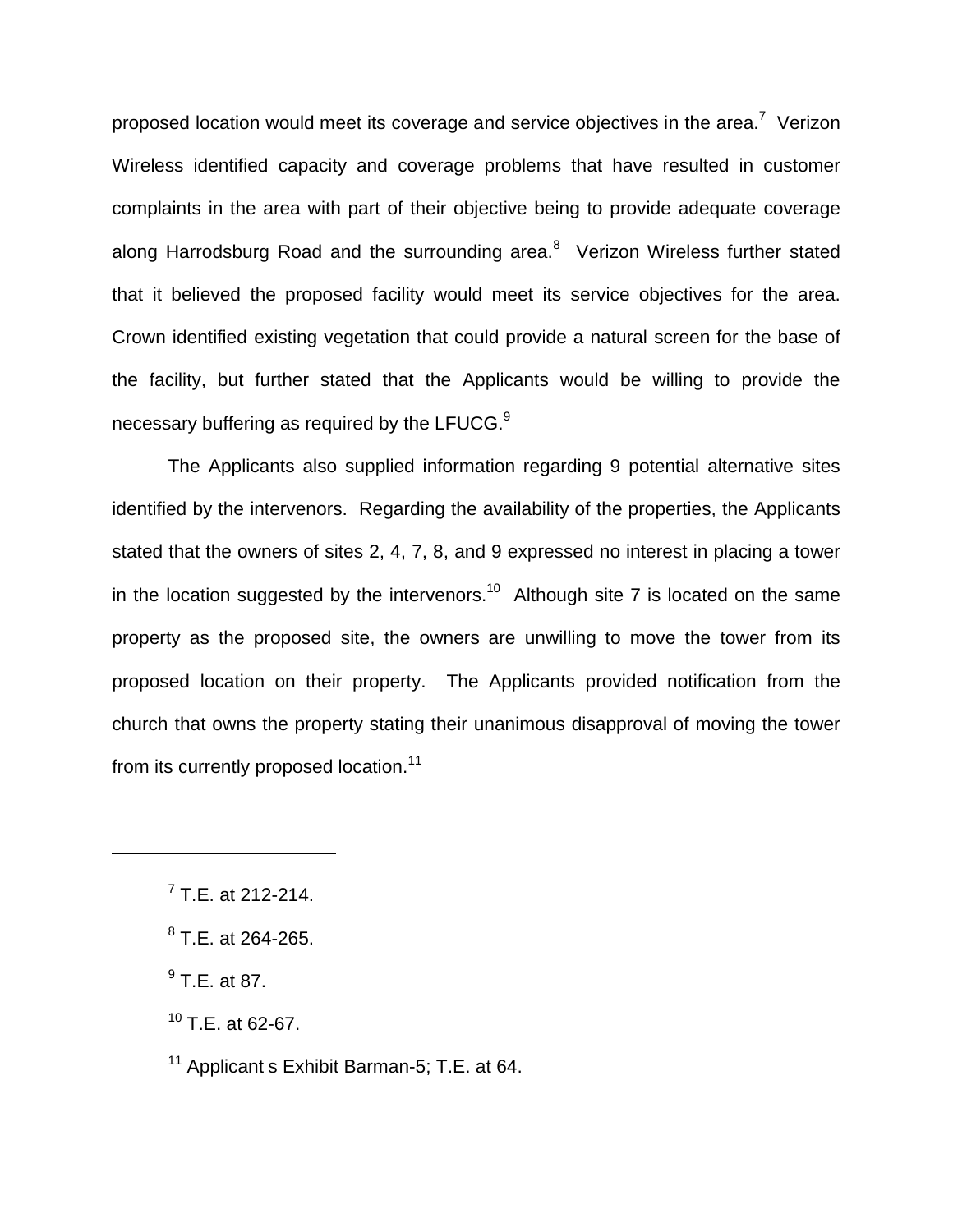Each of the three carriers planning to collocate on the proposed facility reviewed all 9 of the potential alternative sites to determine if any of the alternative sites would meet their service objectives. Tritel identified site 7 as an acceptable alternative that would meet its service objectives. Tritel stated that site 4 could work if the existing structure was altered to the height needed, and site 8 could be used if the tower was constructed at a height of 210 feet.<sup>12</sup> Cingular identified sites 2, 4, 7, and 8 as acceptable alternatives that would meet its service objectives, but sites 2 and 4 would have to be altered in order to satisfy the height requirements at those locations.<sup>13</sup> Verizon Wireless identified sites 4 and 7 as acceptable alternatives that would meet its service objectives and stated that site 9 would partially meet its objective.<sup>14</sup> The only sites that fully satisfy the service objectives for all three carriers are sites 4 and 7, but the landowner is unwilling to lease the identified land to the Applicants in both locations.

In summary, the Applicants determined that none of the potential alternative sites are suitable for the proposed construction for one or more of the following reasons: (1) the landowner is unwilling to enter into a lease agreement; (2) radio frequency coverage is unacceptable; (3) the site is outside of providers designated search ring.

The Intervenors argue that the Commission should accept the determination of the LFUCG and that the Commission should accept alternative site 4 or 7 as an acceptable site for the proposed telecommunications facility. The LFUCG contends that

<sup>12</sup> T.E. at 161-163.

<sup>&</sup>lt;sup>13</sup> T.E. at 219-220.

 $14$  T.E. at 275-277.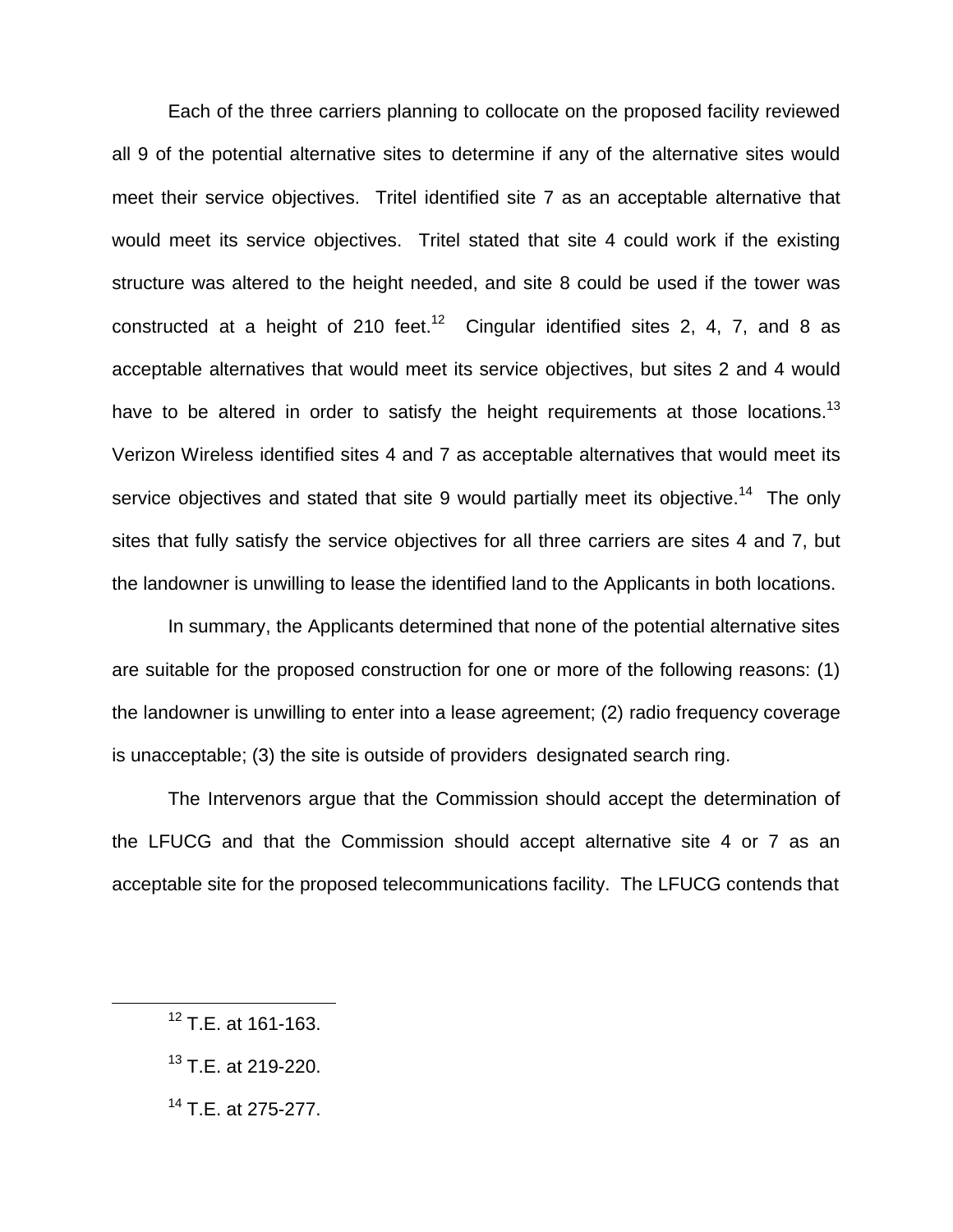the proposed location is in violation of its regulations regarding building setback lines, and further states that it would approve the site if it were placed at alternative site 7. The intervenors contend that the evidence of the providers needs reflected in the results of the carriers drive tests, which are part of the record, is not sufficient to show that degradation in service exists. The Intervenors also feel the Applicants did not establish that service was needed by not being able to identify the exact number of customer complaints regarding service in the area. With regard to alternative sites, the Intervenors contend that alternative site 7 should be pursued as the preferred location for the proposed facility.

KRS 278.650 provides for the Commission s override of the Planning Commission s rejection of a wireless telecommunications tower application if there is no acceptable alternative site and the public convenience and necessity require the construction. Public convenience and necessity pertain to the service needs of utility customers. Public Service Comm n v. City of Paris, Ky., 299 S.W.2d 811, 816 (1957) (demand and need for service is to be gauged from the point of view of the consumers ); Satterwhite v. Public Service Comm n, Ky., 474 S.W.2d 387, 388-89 (1971) (persons over whose land transmission lines would cross were not entitled to notice of, or participation in, hearing on certificate for the lines, and the Commission was not concerned with the specific path for the lines because it was not relevant to the issue of convenience and necessity ). The record in this case is replete with evidence that the public convenience and necessity require the proposed construction. In contrast, the evidence of record does not reveal the existence of an acceptable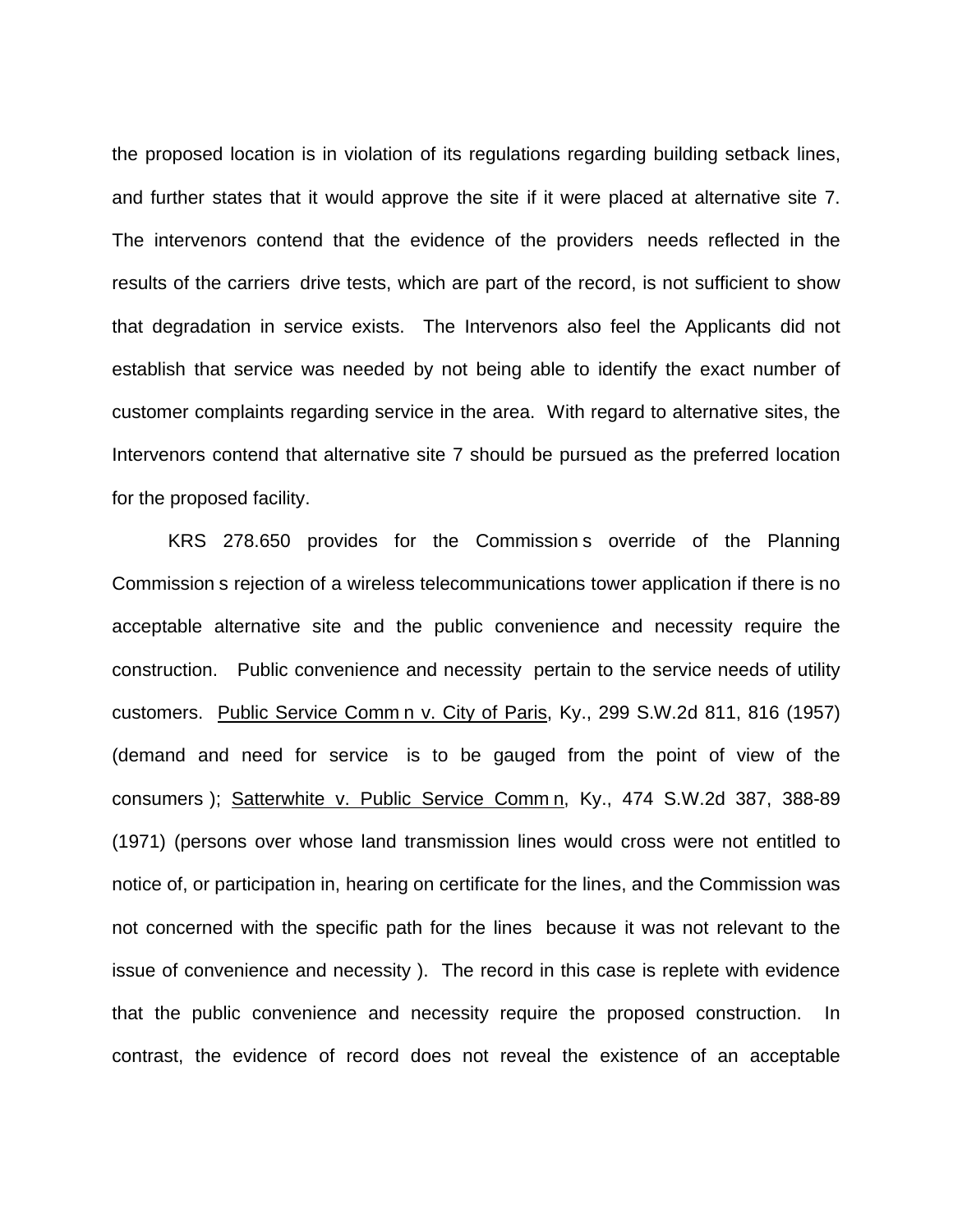alternative site for construction or collocation.

The law on the jurisdictional issue in this matter is succinct and vests with the Commission the ultimate authority to override a determination of the Planning Commission. It is with reluctance that the Commission overrides the determination of the Planning Commission in this proceeding, for its determination is based upon legitimate concerns within the scope of its jurisdiction. However, KRS 278.650 makes it clear that the need for service takes precedence over aesthetics. Even if it did not, federal law, which demands rapid deployment of telecommunications technology, binds us. AT&T Communications of the South Central States, Inc. v. BellSouth Telecommunications, Inc., 20 F.Supp.2d 1097 (E.D. Ky. 1998). See also 47 U.S.C. § 332(c)(7)(B) (no state or local government may deny a wireless telecommunications utility permission to construct if such denial will have the effect of prohibiting the provision of service).

Cases of this nature frequently involve a clash between two competing issues: preservation of Kentucky s scenic beauty and the need to ensure that the advantages of modern telecommunications technology are available to all of Kentucky s citizens. The issue of scenic beauty frequently arises because the location of a cellular tower is often in or near residential areas. The law, in requiring cellular companies to choose a location that is least objectionable, attempts to reconcile these competing interests; but, in the last analysis, when no such reconciliation is possible, the need for service must triumph over aesthetics. KRS 278.020; KRS 278.650. The Intervenors in this case have demonstrated that the site proposed herein leaves much to be desired from an aesthetic point of view. However, the record indicates that no suitable alternative site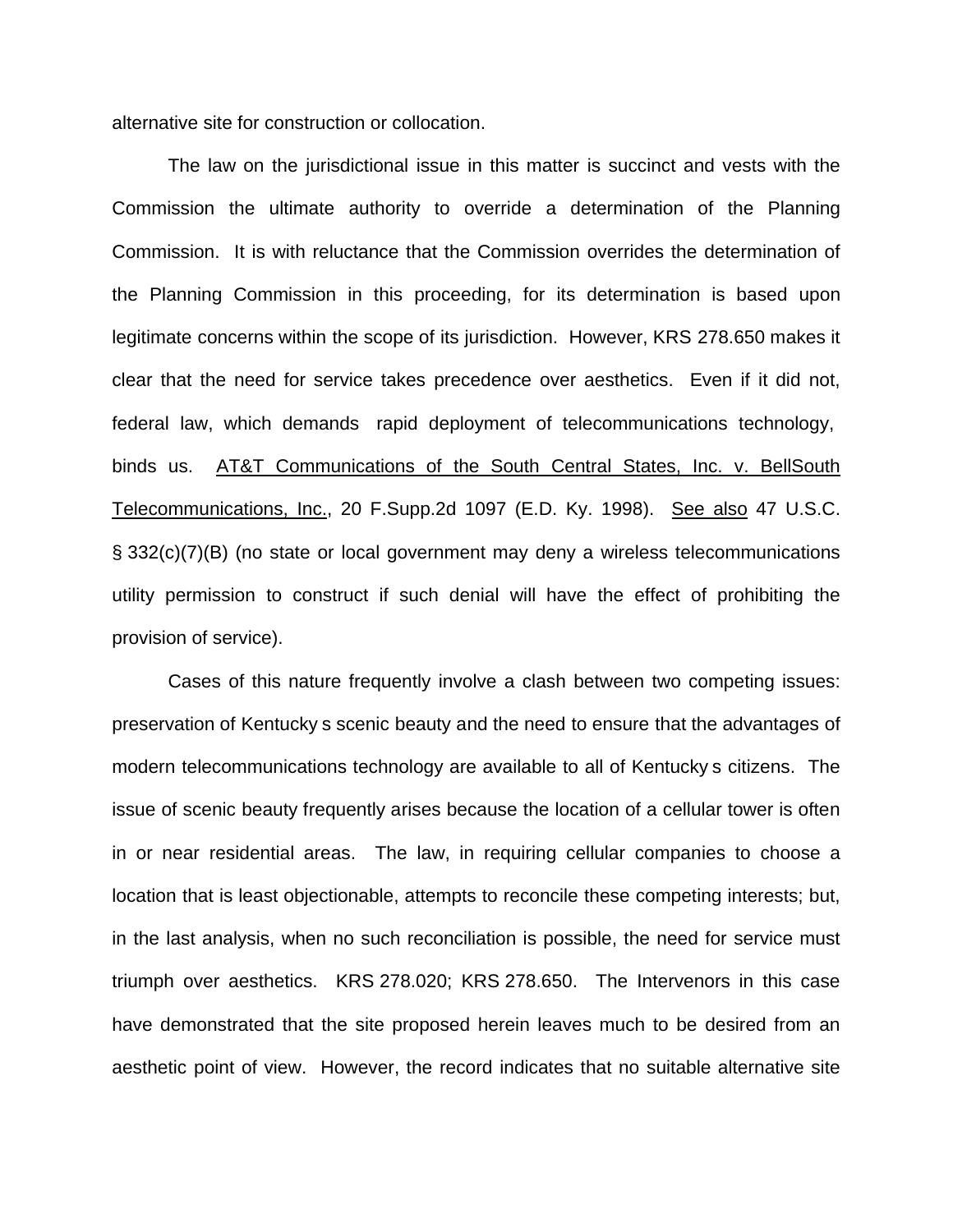exists.

Pursuant to KRS 278.030(2), Tritel, Cingular, and Verizon Wireless are required to furnish adequate, efficient and reasonable service. It is, in turn, the obligation of this Commission to ensure that the facilities of all utilities it regulates are sufficient to comply with this mandate. See KRS 278.040 (requiring the Commission to enforce the provisions of KRS Chapter 278); KRS 278.280 (requiring the Commission to ensure, among other things, that the facilities of utilities are sufficient and adequate). Here, the Applicants have shown that denial of the instant application would jeopardize the availability of adequate utility service and that the alternative solutions proposed by Intervenors would be inefficient and/or unreasonable. Accordingly, the Commission finds that the application should be approved. However, the Applicants should make every effort to mitigate adverse effects of the construction on the aesthetics of the surrounding area, including, but not limited to, maintaining or replacing, to the extent practical, existing vegetation on the proposed construction site.

The Applicants have provided information regarding the structure of the tower, safety measures, and antenna design criteria for the proposed facility. Based upon the application, the design of the tower and foundation conforms to applicable nationally recognized building standards, and a Licensed Professional Engineer has certified the plans.

The Applicants have filed applications with the Federal Aviation Administration and the Kentucky Airport Zoning Commission seeking approval for the construction and operation of the proposed facility. Both applications have been approved.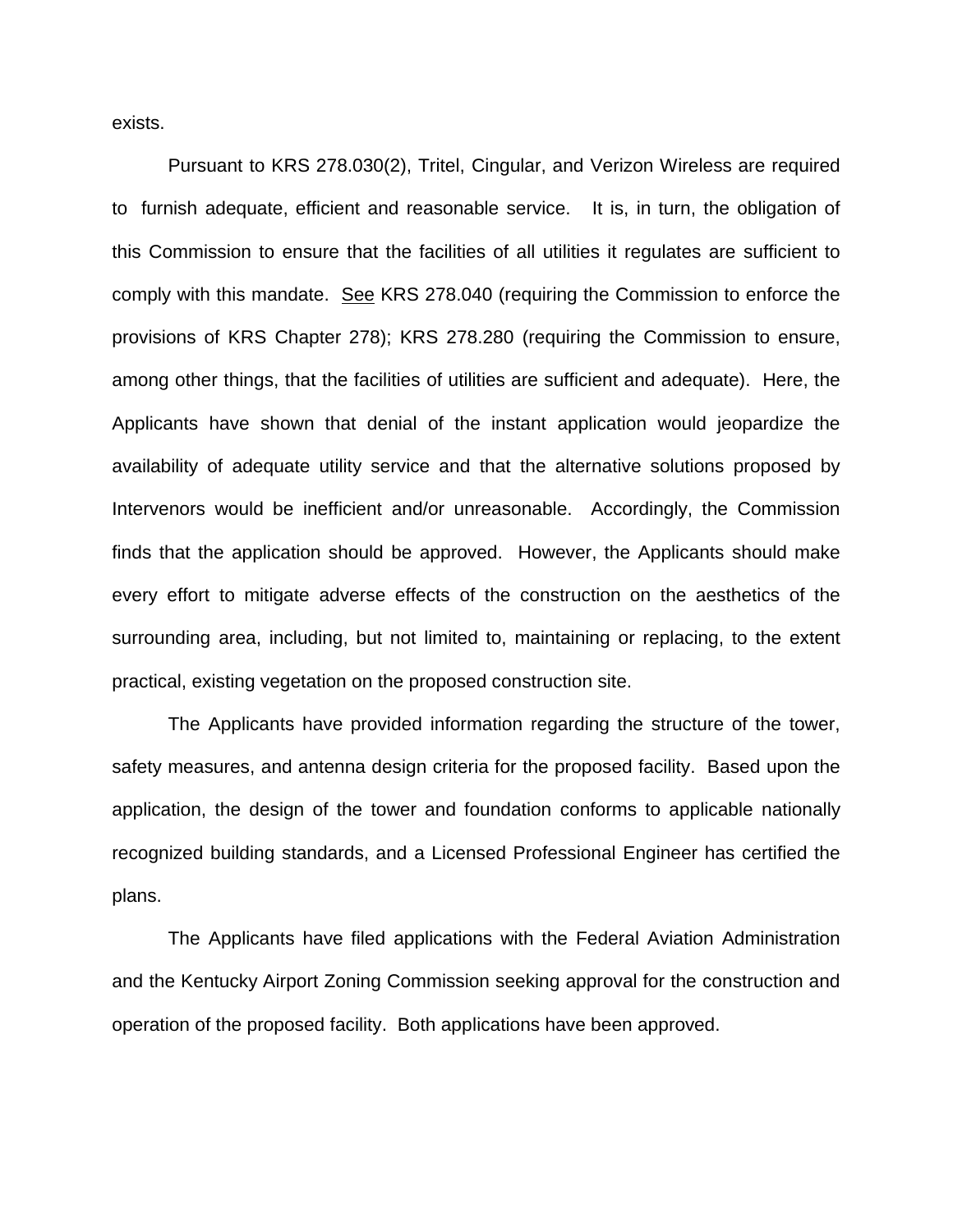Pursuant to KRS 278.280, the Commission is required to determine proper practices to be observed when it finds, upon complaint or on its own motion, that the facilities of any utility subject to its jurisdiction are unreasonable, unsafe, improper, or insufficient. To assist the Commission in its efforts to comply with this mandate, the Applicants should notify the Commission if they do not use this antenna tower to provide service in the manner set out in their application and this Order. Upon receipt of such notice, the Commission may, on its own motion, institute proceedings to consider the proper practices, including removal of the unused antenna tower, which should be observed by the Applicants.

The Commission, having considered the evidence of record and being otherwise sufficiently advised, finds that the Applicants have demonstrated that a facility is necessary to provide adequate utility service and therefore a Certificate of Public Convenience and Necessity to construct the proposed facility should be granted.

IT IS THEREFORE ORDERED that:

1. The Applicants are granted a Certificate of Public Convenience and Necessity to construct a wireless telecommunications facility. The height of the proposed facility is not to exceed 199 feet and is to be located at 2201 Old Higbee Mill Road, Lexington, Fayette County, Kentucky. The coordinates for the proposed facility are North Latitude  $37^{\circ}$  59 51.32 by West Longitude  $84^{\circ}$  34 41.98.

2. The Applicants shall immediately notify the Commission in writing, if, after the antenna tower is built and utility service is commenced, the tower is not used for a period of 3 months in the manner authorized by this Order.